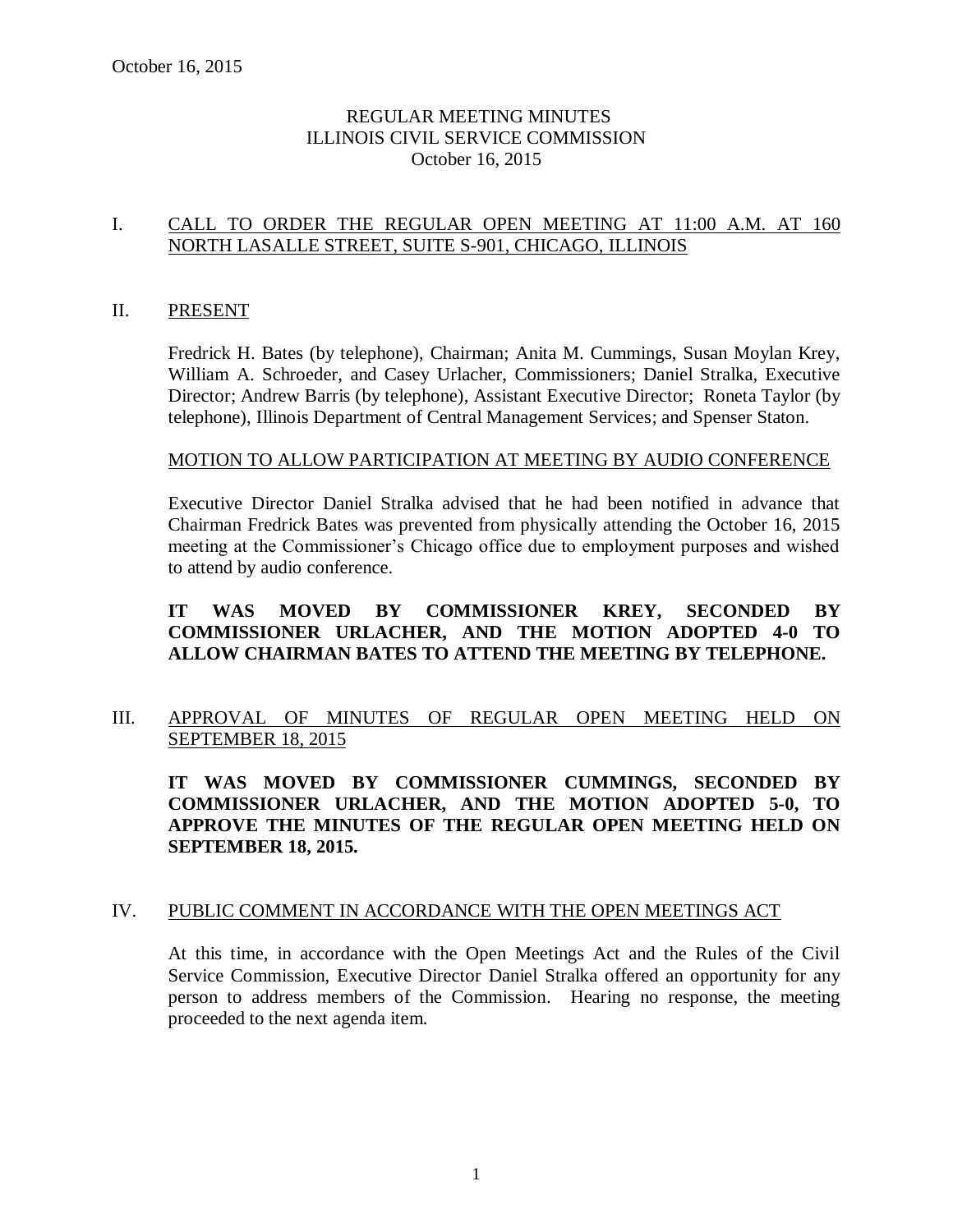#### V. EXEMPTIONS UNDER SECTION  $4d(3)$  OF THE PERSONNEL CODE

# A. Report on Exempt Positions from Department of Central Management Services

|               | Total            | Number of Exempt |
|---------------|------------------|------------------|
| <u>Agency</u> | <b>Employees</b> | Positions        |
|               |                  |                  |
|               |                  |                  |
|               |                  |                  |
|               |                  |                  |
|               |                  |                  |
|               |                  |                  |
|               |                  |                  |
|               |                  |                  |
|               |                  |                  |
|               |                  |                  |
|               |                  |                  |
|               |                  |                  |
|               |                  |                  |
|               |                  |                  |
|               |                  |                  |
|               |                  |                  |
|               |                  |                  |
|               |                  |                  |
|               |                  |                  |
|               |                  |                  |
|               |                  |                  |
|               |                  |                  |
|               |                  |                  |
|               |                  |                  |
|               |                  |                  |
|               |                  |                  |
|               |                  |                  |
|               |                  |                  |
|               |                  |                  |
|               |                  |                  |
|               |                  |                  |
|               |                  |                  |
|               |                  |                  |
|               |                  |                  |
|               |                  |                  |
|               |                  |                  |
|               |                  |                  |
|               |                  |                  |
|               |                  |                  |
|               |                  |                  |
|               |                  |                  |
|               |                  |                  |
|               |                  |                  |
|               |                  |                  |
|               |                  |                  |
|               |                  |                  |
|               |                  |                  |
|               |                  |                  |
|               |                  |                  |
|               |                  |                  |
|               |                  |                  |
|               |                  |                  |
|               |                  |                  |
|               |                  |                  |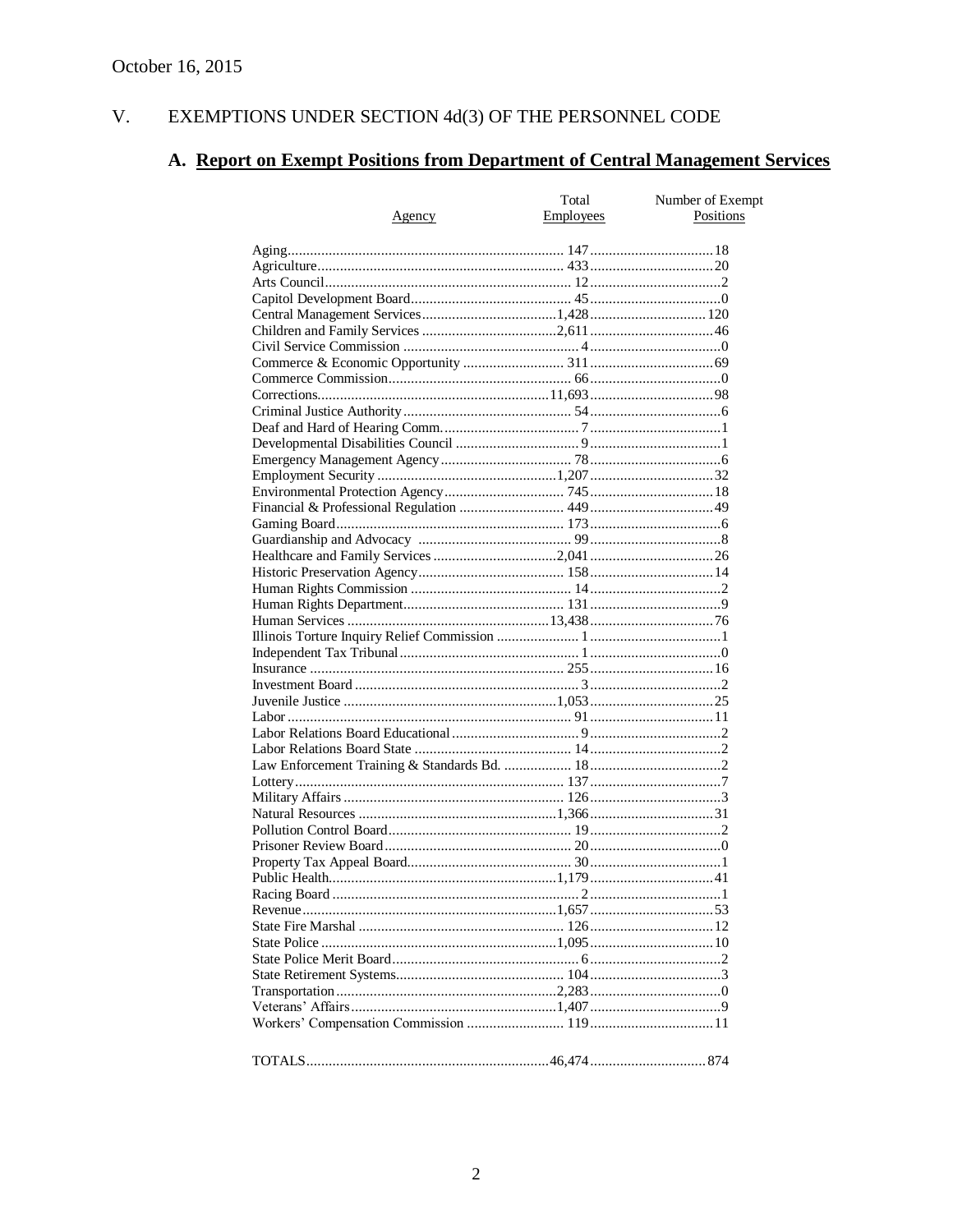#### **B. Governing Rule – Section 1.142 Jurisdiction B Exemptions**

- a) The Civil Service Commission shall exercise its judgment when determining whether a position qualifies for exemption from Jurisdiction B under Section 4d(3) of the Personnel Code. The Commission will consider any or all of the following factors inherent in the position and any other factors deemed relevant to the request for exemption:
	- 1) The amount and scope of principal policy making authority;
	- 2) The amount and scope of principal policy administering authority;
	- 3) The amount of independent authority to represent the agency, board or commission to individuals, legislators, organizations or other agencies relative to programmatic responsibilities;
	- 4) The capability to bind the agency, board or commission to a course of action;
	- 5) The nature of the program for which the position has principal policy responsibility;
	- 6) The placement of the position on the organizational chart of the agency, board or commission;
	- 7) The mission, size and geographical scope of the organizational entity or program within the agency, board or commission to which the position is allocated or detailed.
- b) The Commission may, upon its own action after 30 days notice to the Director of Central Management Services or upon the recommendation of the Director of the Department of Central Management Services, rescind the exemption of any position that no longer meets the requirements for exemption set forth in subsection (a). However, rescission of an exemption shall be approved after the Commission has determined that an adequate level of managerial control exists in exempt status that will insure responsive and accountable administrative control of the programs of the agency, board or commission.
- c) For all positions currently exempt by action of the Commission, the Director of Central Management Services shall inform the Commission promptly in writing of all changes in essential functions, reporting structure, working title, work location, position title, position number or specialized knowledge, skills, abilities, licensure or certification.
- d) Prior to granting an exemption from Jurisdiction B under Section 4d(3) of the Personnel Code, the Commission will notify the incumbent of the position, if any, of its proposed action. The incumbent may appear at the Commission meeting at which action is to be taken and present objections to the exemption request.

(Source: Amended at 34 Ill. Reg. 3485, effective March 3, 2010)

\* \* \*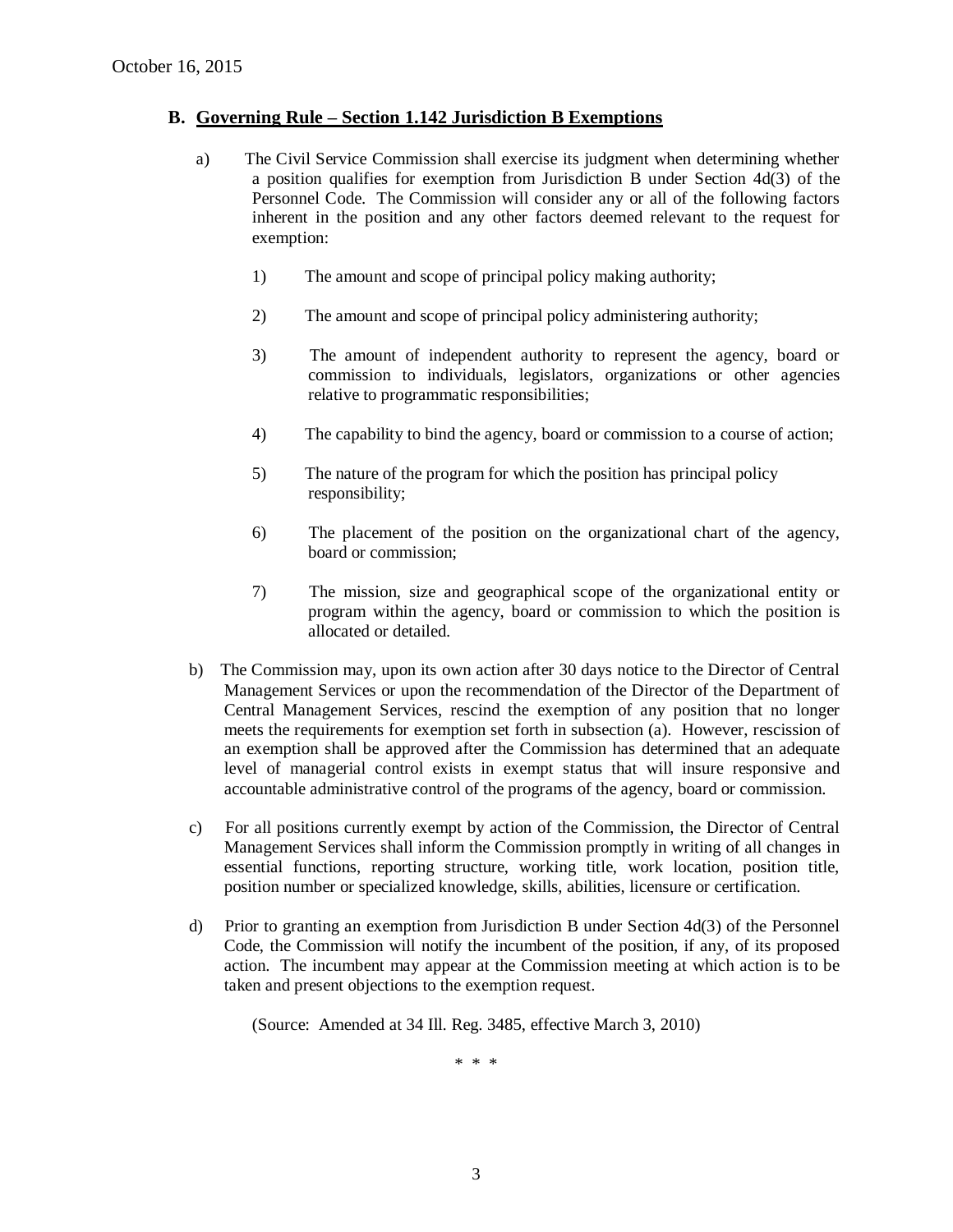# **C. Requests for 4d(3) Exemption**

Executive Director Daniel Stralka reported the following:

 $\triangleright$  As to Item C, the agency was seeking another continuance. The offered reason was they were waiting for additional documentation from the Governor's Office. Commissioner Krey inquired as to the number of continuances, and Executive Director Stralka indicated this would be the second. Commissioner Urlacher asked how long was this going to take the agency. Neither Executive Director Stralka nor Roneta Taylor-Central Management Services, had that information. Commissioner Cummings asked if there was some way to expedite this matter. Stralka replied that when he sends his usual email conveying the Commission's action to the agency, he could indicate that there would not be another granted. It was the consensus of the Commissioners to proceed in this manner.

# **IT WAS MOVED BY COMMISSIONER CUMMINGS, SECONDED BY COMMISSIONER KREY, AND THE MOTION ADOPTED 5-0, TO CONTINUE THE EXEMPTION REQUEST FOR THE FOLLOWING POSITION:**

**C: Director-Targeted Violence Prevention Program (Criminal Justice Information Authority)**

**The following 4d(3) exemption request was continued to November 20, 2015 on October 16, 2015:**

| <b>Position Number</b>  | 40070-50-05-700-00-01                         |
|-------------------------|-----------------------------------------------|
| <b>Position Title</b>   | Senior Public Service Administrator           |
| Bureau/Division         | <b>Targeted Violence Prevention Program</b>   |
| <b>Functional Title</b> | Director-Targeted Violence Prevention program |
| Incumbent               | Vacant                                        |
| Supervisor              | <b>Executive Director</b>                     |
| Location                | <b>Cook County</b>                            |

**C. Illinois Criminal Justice Information Authority**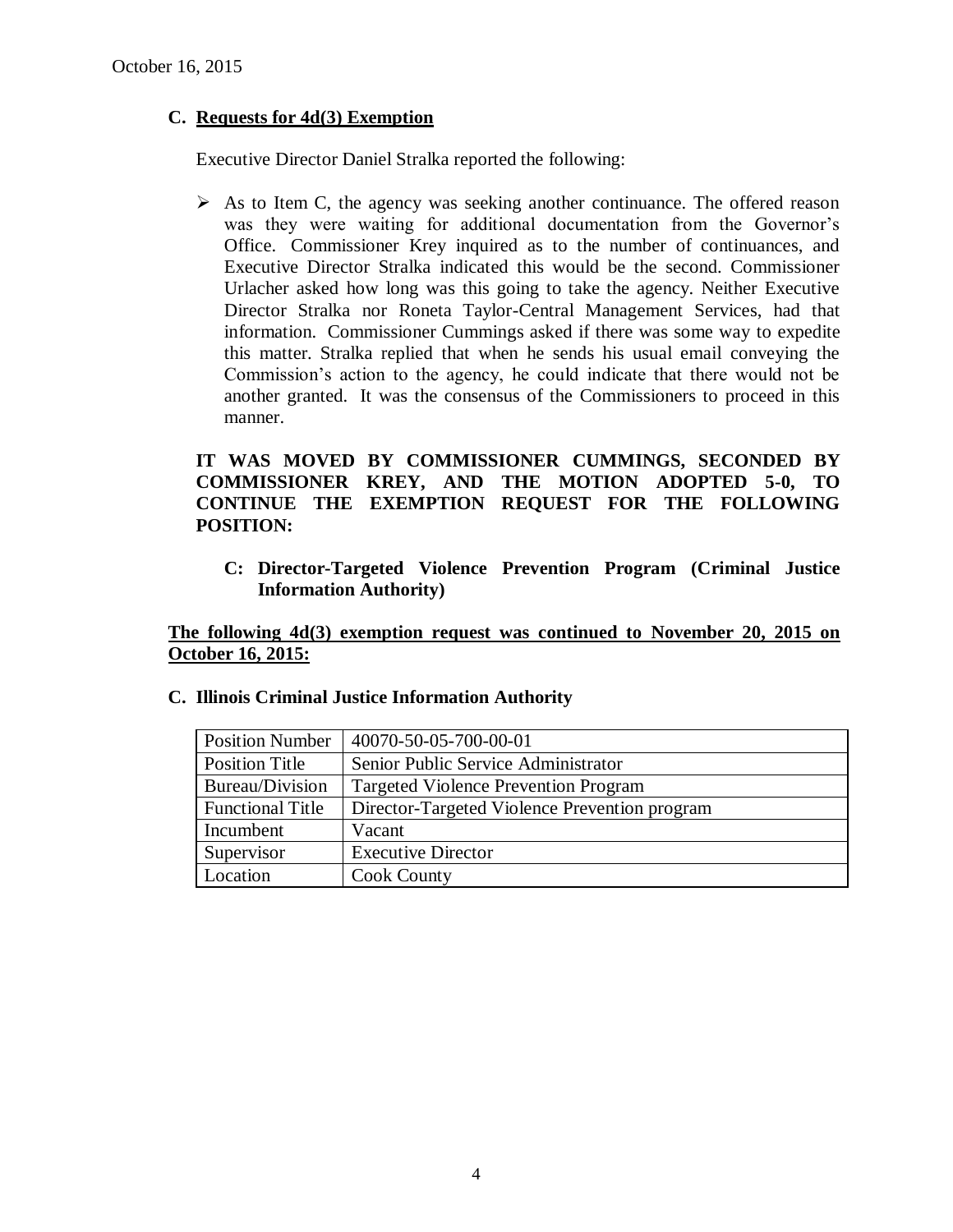### VI. CLASS SPECIFICATIONS

### **A. Governing Rule – Section 1.45 Classification Plan**

The Commission will review the class specifications requiring Commission approval under the Classification Plan and will approve those that meet the requirements of the Personnel Code and Personnel Rules and conform to the following accepted principles of position classification:

- a) The specifications are descriptive of the work being done or that will be done;
- b) Identifiable differentials are set forth among classes that are sufficiently significant to permit the assignment of individual positions to the appropriate class;
- c) Reasonable career promotional opportunities are provided;
- d) The specifications provide a reasonable and valid basis for selection screening by merit examinations;
- e) All requirements of the positions are consistent with classes similar in difficulty, complexity and nature of work.

#### **B. None submitted**

**IT WAS MOVED BY COMMISSIONER CUMMINGS, SECONDED BY COMMISSIONER KREY, AND THE MOTION ADOPTED 5-0 TO DISAPPROVE ANY CLASS SPECIFICATIONS RECEIVED BY THE COMMISSION NOT CONTAINED IN THIS REPORT TO ALLOW ADEQUATE STUDY.** 

#### VII. MOTION TO CLOSE A PORTION OF THE MEETING

**IT WAS MOVED BY COMMISSIONER CUMMINGS, SECONDED BY COMMISSIONER URLACHER, AND BY ROLL CALL VOTE THE MOTION ADOPTED 5-0 TO CLOSE A PORTION OF THE MEETING PURSUANT TO SUBSECTIONS 2(c)(1), 2(c)(4), AND 2(c)(11) OF THE OPEN MEETINGS ACT.**

| <b>BATES</b>    | YES. | <b>CUMMINGS</b>      | <b>YES</b> |
|-----------------|------|----------------------|------------|
| <b>KREY</b>     | YES. | <b>SCHROEDER YES</b> |            |
| <b>URLACHER</b> | YES. |                      |            |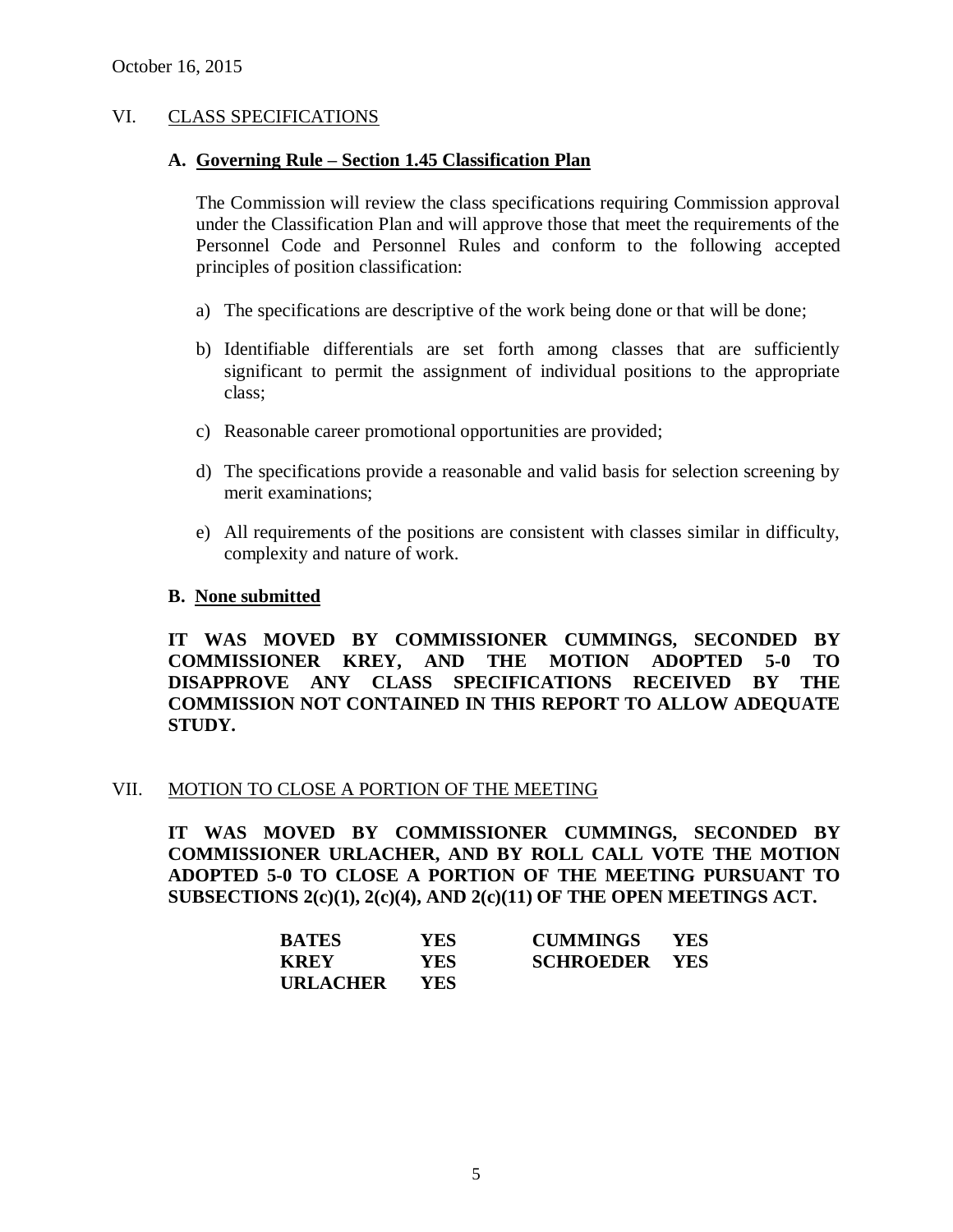#### VIII. RECONVENE THE OPEN MEETING

Upon due and proper notice the regular open meeting of the Illinois Civil Service Commission was reconvened at 160 North LaSalle Street, Suite S-901, Chicago, Illinois at 11:20 a.m.

#### **PRESENT**

Fredrick H. Bates (by telephone), Chairman; Anita M. Cummings, Susan Moylan Krey, William A. Schroeder, and Casey Urlacher, Commissioners; Daniel Stralka, Executive Director; Andrew Barris (by telephone), Assistant Executive Director; and Spenser Staton.

#### IX. NON-MERIT APPOINTMENT REPORT

Executive Director Stralka indicated he had a brief meeting with Central Management Services over ways to improve the reliability of the data that makes up this report and would follow through before the next meeting.

Set forth below is the number of consecutive non-merit appointments made by each department as reported by Central Management Services:

| Agency                                | 8/31/15        | 9/30/15      | 9/30/14 |
|---------------------------------------|----------------|--------------|---------|
| Agriculture                           | 6              | 6            | 0       |
| Arts Council                          |                |              | 0       |
| <b>Central Management Services</b>    | 4              | 3            |         |
| <b>Children and Family Services</b>   | $\mathcal{D}$  |              | 0       |
| <b>Employment Security</b>            |                |              |         |
| <b>Healthcare and Family Services</b> | 5              | 4            |         |
| <b>Historic Preservation Agency</b>   | 3              | 3            |         |
| <b>Human Services</b>                 |                | 12           |         |
| Insurance                             |                |              |         |
| <b>Natural Resources</b>              | 43             | 40           | 8       |
| Public Health                         |                |              |         |
| Revenue                               | 6              | 6            | 0       |
| <b>State Retirement Systems</b>       | 5              | 3            | 0       |
| Transportation                        | $\overline{2}$ | $\mathbf{2}$ | 0       |
| Workers' Compensation Commission      |                | $\mathbf{2}$ | 0       |
| <b>Totals</b>                         | 88             | 86           | 13      |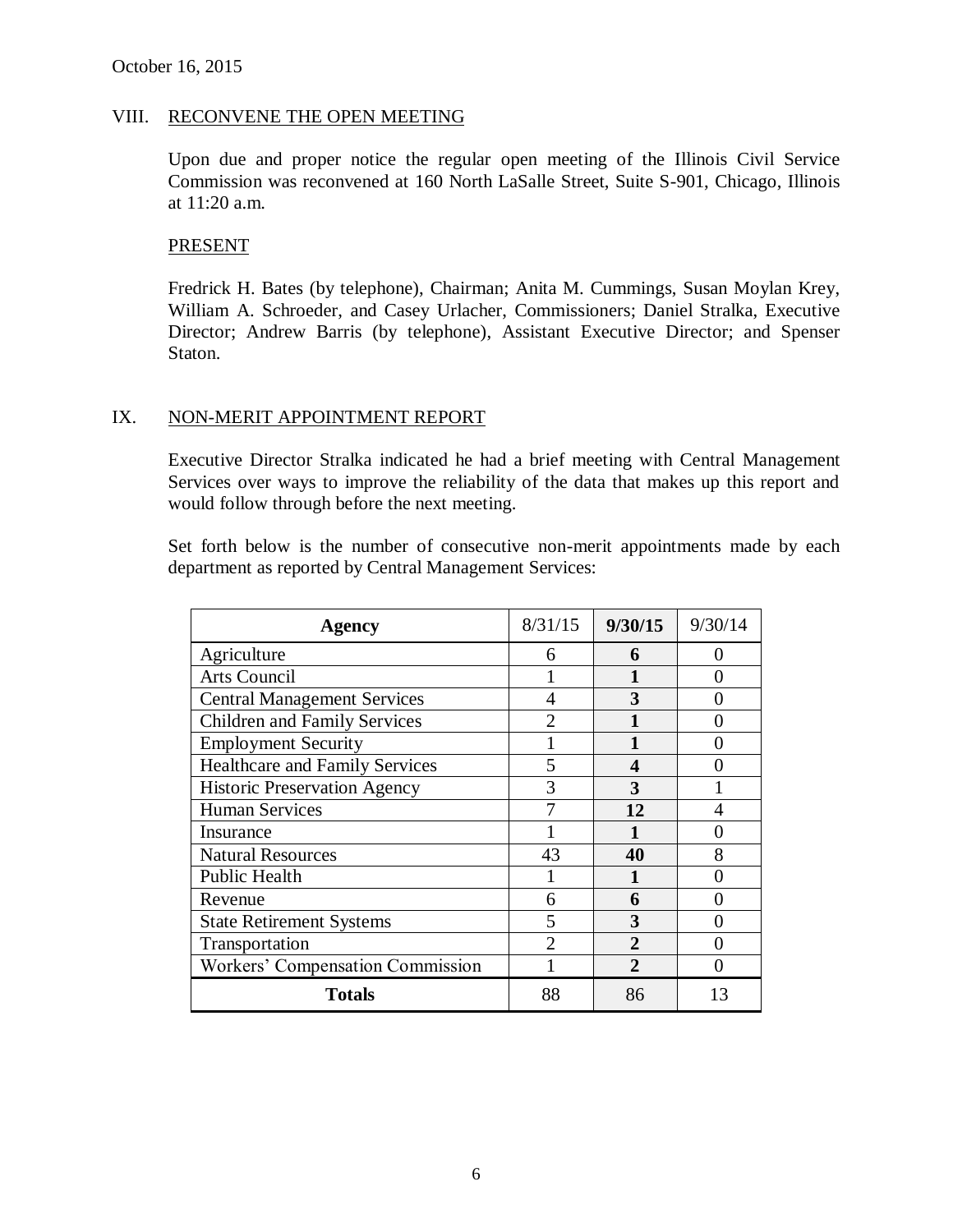# X. INTERLOCUTORY APPEAL

#### **DA-9-16**

| Employee | Rasand D. Hall                | <b>Appeal Date</b> | 8/27/15                            |
|----------|-------------------------------|--------------------|------------------------------------|
| Agency   | Corrections                   | Decision Date      | 9/28/15                            |
| Type     | Discharge                     | ALJ                | <b>Andrew Barris</b>               |
| Issue(s) | Motion to Dismiss for         | Proposal for       | <b>Grant the Motion to Dismiss</b> |
|          | default (failure to appear at | Decision           | subject to approval of the         |
|          | scheduled hearing date)       |                    | Commission; default.               |

**IT WAS MOVED BY COMMISSIONER CUMMINGS, SECONDED BY COMMISSIONER KREY, AND BY ROLL CALL VOTE OF 5-0 THE MOTION ADOPTED TO AFFIRM AND ADOPT THE PROPOSAL FOR DECISION OF THE ADMINISTRATIVE LAW JUDGE TO DISMISS THE APPEAL FOR DEFAULT.**

| <b>BATES</b>    | YES.       | <b>CUMMINGS</b>      | <b>YES</b> |
|-----------------|------------|----------------------|------------|
| <b>KREY</b>     | <b>YES</b> | <b>SCHROEDER YES</b> |            |
| <b>URLACHER</b> | YES.       |                      |            |

#### XI. PUBLICLY ANNOUNCED DECISIONS RESULTING FROM APPEALS

### **DA-36-15**

| Employee                          | Brandon D. Arnold          | <b>Appeal Date</b>  | 03/05/15          |
|-----------------------------------|----------------------------|---------------------|-------------------|
| Agency                            | <b>Employment Security</b> | Decision Date       | 10/01/15          |
| Appeal Type $\parallel$ Discharge |                            | <b>Proposal for</b> | Uphold discharge. |
| ALJ                               | <b>Andrew Barris</b>       | Decision            |                   |

**IT WAS MOVED BY COMMISSIONER URLACHER, SECONDED BY COMMISSIONER KREY, AND BY ROLL CALL VOTE OF 5-0 THE MOTION ADOPTED TO AFFIRM AND ADOPT THE PROPOSAL FOR DECISION OF THE ADMINISTRATIVE LAW JUDGE TO UPHOLD THE DISCHARGE FOR THE REASONS SET FORTH IN THE PROPOSAL FOR DECISION DATED OCTOBER 1, 2015.**

| <b>BATES</b>    | YES        | <b>CUMMINGS</b>      | - YES |
|-----------------|------------|----------------------|-------|
| <b>KREY</b>     | YES.       | <b>SCHROEDER YES</b> |       |
| <b>URLACHER</b> | <b>YES</b> |                      |       |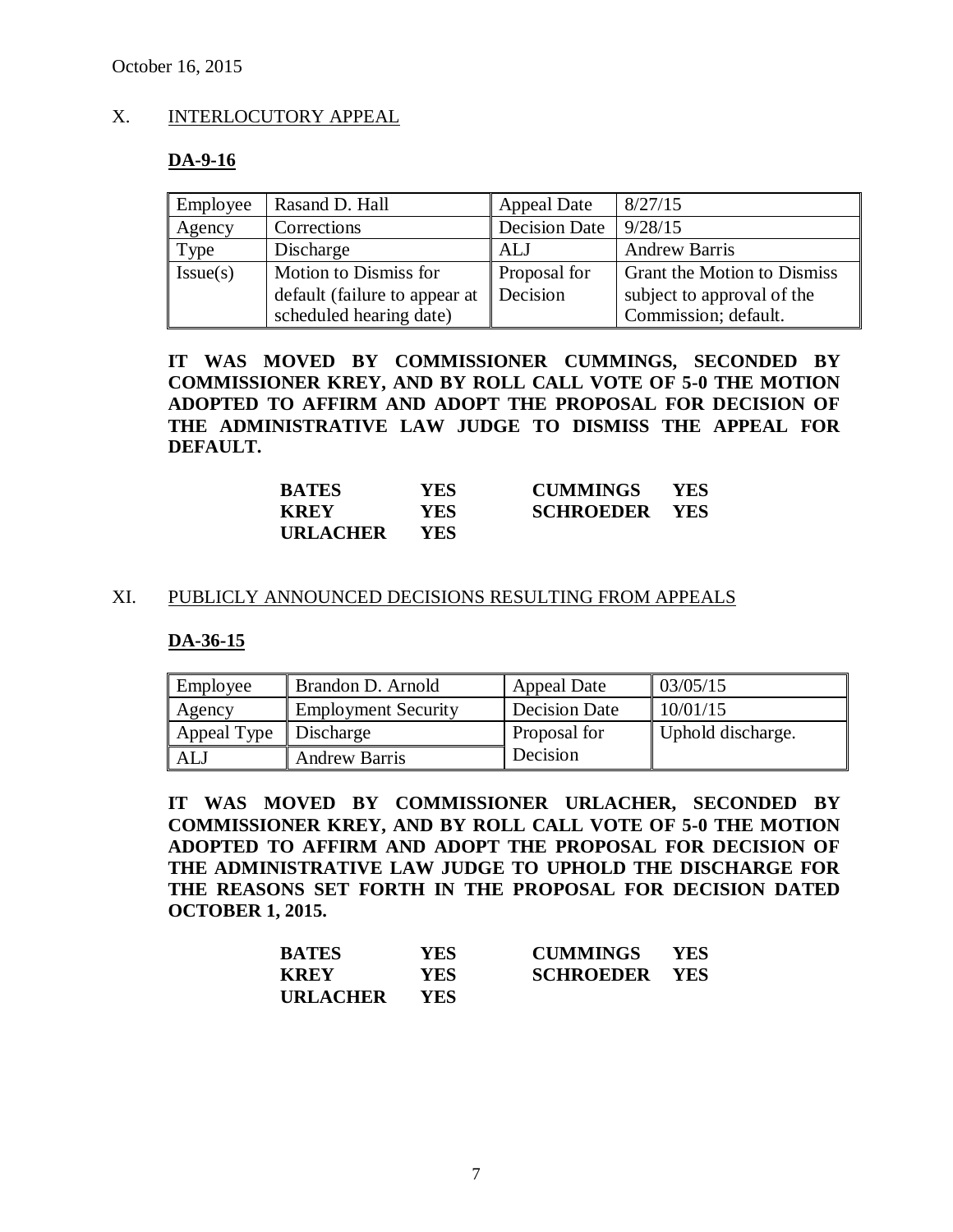# **GT-2-16**

| Employee    | Spenser A. Staton      | Appeal Date     | 07/16/15      |
|-------------|------------------------|-----------------|---------------|
| Agency      | Central Mgmt. Services | Decision Date   | 10/01/15      |
| Appeal Type | Geographical Transfer  | Proposal for    | No violation. |
| ALJ         | <b>Andrew Barris</b>   | <b>Decision</b> |               |

**IT WAS MOVED BY COMMISSIONER URLACHER, SECONDED BY COMMISSIONER SCHROEDER, AND BY ROLL CALL VOTE OF 3-2 THE MOTION ADOPTED TO AFFIRM AND ADOPT THE PROPOSAL FOR DECISION OF THE ADMINISTRATIVE LAW JUDGE THAT NO VIOLATION OF THE PERSONNEL CODE OR PERSONNEL RULES HAS BEEN PROVEN. THE GEOGRAPHICAL TRANSFER EFFECTIVE JULY 1, 2015 IS AFFIRMED AND UPHELD.**

| <b>BATES</b>    | NO   | <b>CUMMINGS</b>      | NO. |
|-----------------|------|----------------------|-----|
| <b>KREY</b>     | YES. | <b>SCHROEDER YES</b> |     |
| <b>URLACHER</b> | YES. |                      |     |

# XII. APPEAL TERMINATED WITHOUT DECISION ON THE MERITS

### **DA-13-16**

| Employee                          | ⊩Emmie Vega    | <b>Appeal Date</b>   | 9/18/15                          |
|-----------------------------------|----------------|----------------------|----------------------------------|
| Agency                            | Human Services | <b>Decision Date</b> | 9/29/15                          |
| Appeal Type $\parallel$ Discharge |                | Proposal for         | Dismissed subject to approval of |
| ALJ                               | Daniel Stralka | Decision             | Commission; withdrawn.           |

**IT WAS MOVED BY COMMISSIONER KREY, SECONDED BY COMMISSIONER URLACHER, AND BY ROLL CALL VOTE OF 5-0 THE MOTION ADOPTED TO AFFIRM AND ADOPT THE PROPOSAL FOR DECISION OF THE ADMINISTRATIVE LAW JUDGE TO DISMISS THE APPEAL.** 

| <b>BATES</b>    | YES. | <b>CUMMINGS</b>      | <b>YES</b> |
|-----------------|------|----------------------|------------|
| <b>KREY</b>     | YES. | <b>SCHROEDER YES</b> |            |
| <b>URLACHER</b> | YES. |                      |            |

### XIII. CHAIRMAN REPORT

Chairman Bates advised the Commissioners of the progress he made with regard to the agency polo shirts and informed them of the purchasing process.